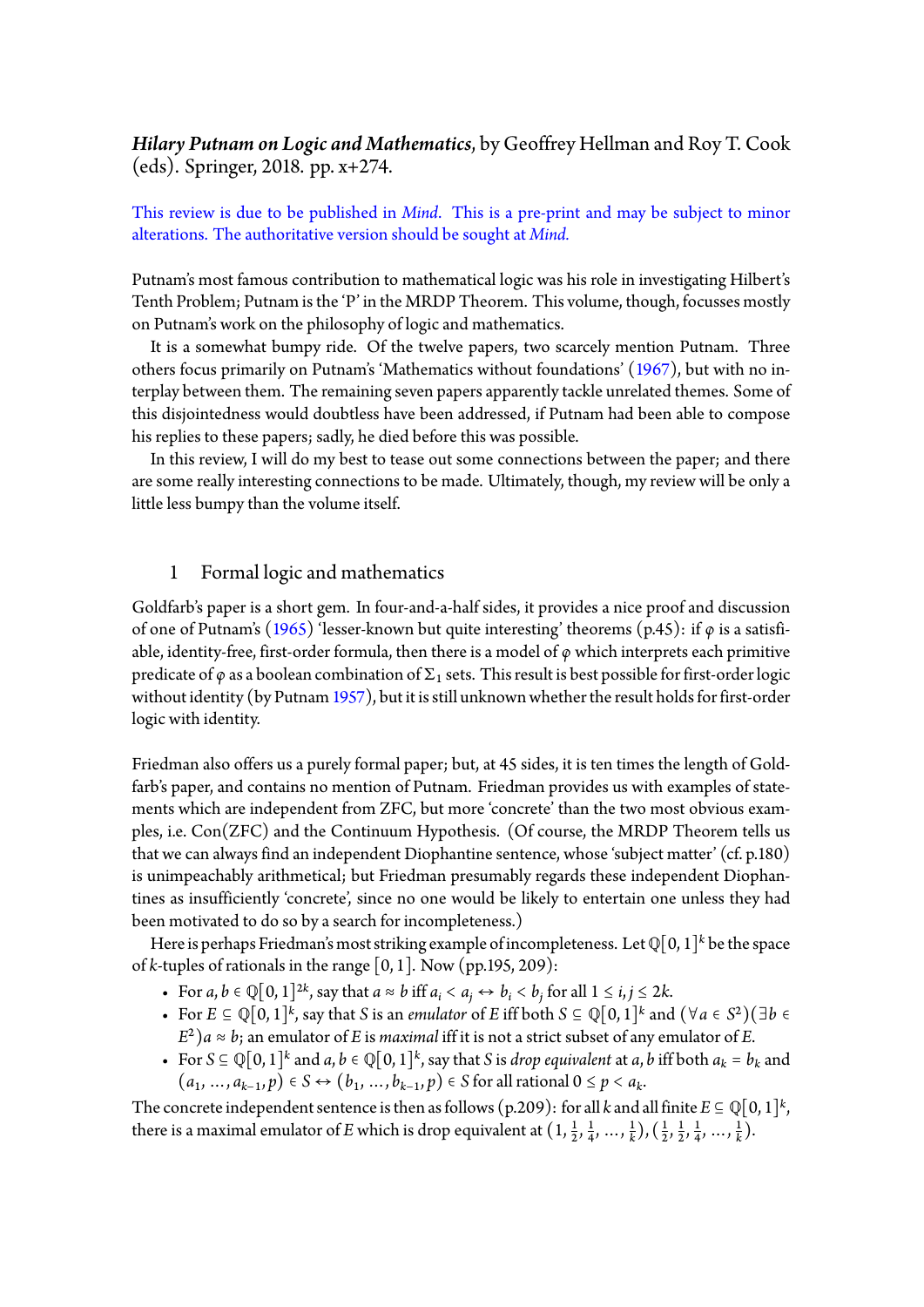### 2 Philosophy of logic

Cook discusses Putnam on quantum logic. As usual, consider a particle in the classic two-slit experiment (with slits unmonitored), and with a formalisation key as follows:

- *r*: the particle hit a certain region of the screen
- *s*1: the particle passed through slit 1
- *s*2: the particle passed through slit 2

On a certain reading of the experiment, Putnam suggested we will want to affirm  $r \wedge (s_1 \vee s_2)$ , but not  $(r \wedge s_1) \vee (r \wedge s_2)$ , and hence reject the (classical) law of distribution.

Cook's main line of response is that experimental data, considered in isolation, can never provide a counterexample to a law of logic, since there is always the question of how to formalise the experimental data. He works through this example in detail, suggesting that an intuitionist might not want to affirm  $r \wedge (s_1 \vee s_2)$ , and hence see no threat to the law of distribution.

I fully agree with the main thrust of Cook's paper. However, I am unsure that it much affects Putnam's discussion. First: Putnam himself never suggested that a law of logic would be refuted by experimental data considered in isolation; indeed, he was explicit that we can respond to the two-slit experiment either by changing the logic, or by accepting that our logical connectives do not map straightforwardly onto the algebraic operations of a Hilbert space (Putnam 1968: 179). Second, this is only to be expected: one way to state the Quine–Duhem thesis is that nothing can be falsified by experimental data considered in isolation; and if logic is empirical, then the same thesis appliesto laws of logic. Third: I am a little wary of Cook's verdicts concerning i[ntuitio](#page-7-3)nism; as Cook himself worries (p.36), whatever tempts us to see a counterexample to the law of distribution is likely to tempt the intuitionist to assert all of *r*, and  $\neg(\neg s_1 \land \neg s_2)$ , and  $\neg((r \land s_1) \lor (r \land s_2))$ , which is intuitionistically inconsistent.

Shapiro continues his welcome project of bringing Waismann back into the fold of analytic philosophy, focussing on Putnam's early work on the analytic/synthetic distinction. The three-way comparisons between Putnam, Quine and Waismann are certainly rich, and I particularly appreciated the following point: both Putnam and Waismann thought that notion of 'meaning' was usable and useful, but too 'blurred' (Waismann) and insufficiently 'refined' (Putnam) to deliver verdicts to every question of the form 'do these expressions have the same meaning?' I would add that, whilst Shapiro restricts his discussion to Putnam's work from the 1960s, Putnam continued to develop this broad theme in many of his later works.

Let me just register one quibble. To illustrate Putnam's 1962 notion of an analytic-definition, Shapiro suggests that, in 1840, 'marriage' was a one-criterion word (to use Putnam's phrase) with the following criterion: 'marriage is a (holy?) relationship entered into by a man and a woman that is sanctioned as such by a legal body with relevant jur[isdict](#page-7-4)ion' (p.122). This seems wrong: plenty of people, in 1840 and before, regarded at least some polygamous and same-sex marriages *as*marriages (see e.g. Eskridge ( Jr.) 1993). 'Marriage' has never been a one-criterion word; rather, as Haslanger (2006: 114) notes, it has always been 'a framework concept that links the institution to a broad range of other social phenomena', and hence was and is just as open-textured as any scientific law-cluster term. (S[hapiro](#page-7-5) [private communication] agrees with this point, and is confident that [Waism](#page-7-6)ann would too.)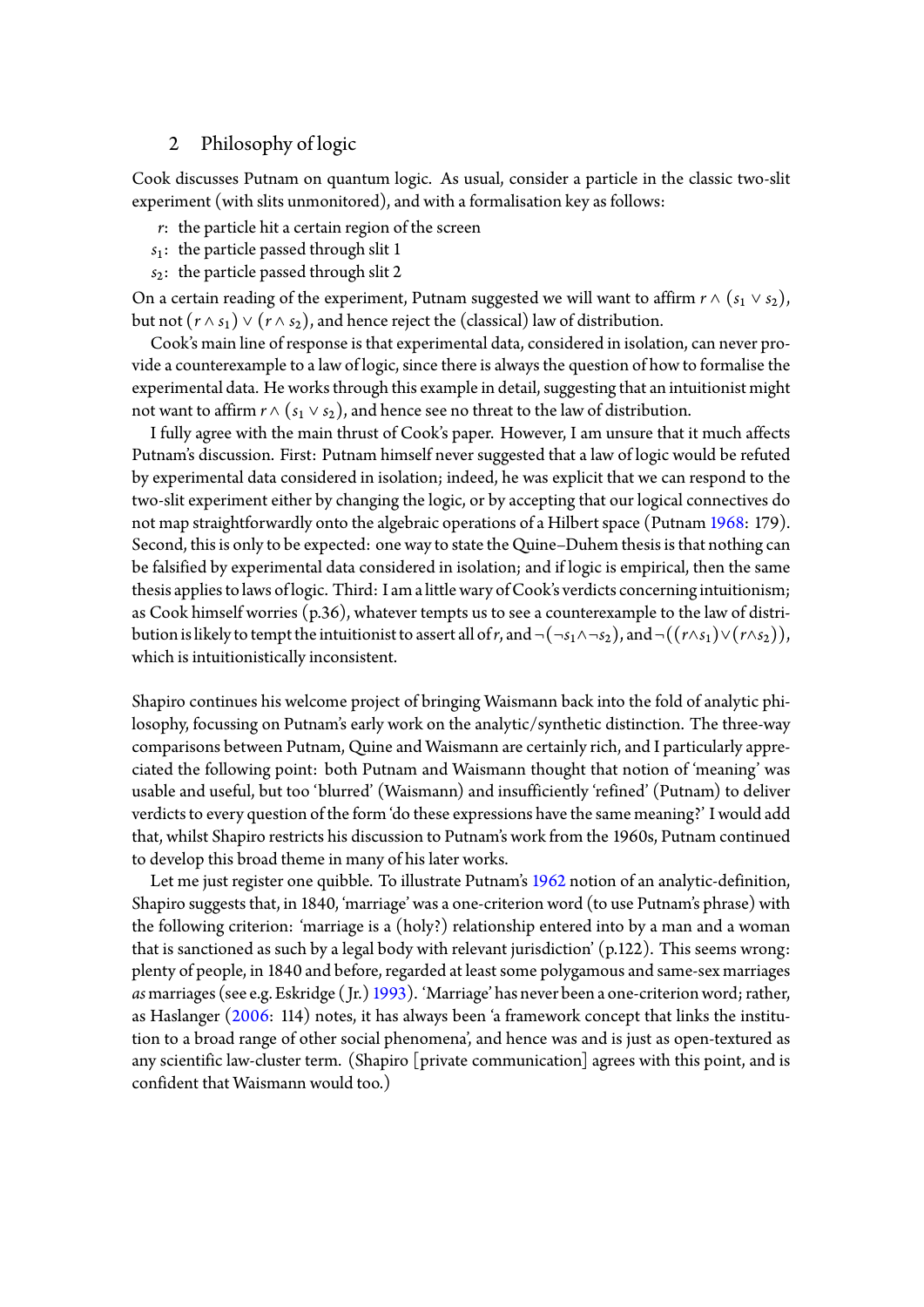#### 3 History and philosophy of mathematics

Detlefsen explores Pasch's and Hilbert's different conceptions of mathematical rigour. In brief: Pasch regarded axioms as contentual, but asked us to abstract from their specific contents when aiming at gapless proof; Hilbert regarded axioms as content-less formal objects to be manipulated symbolically.

The body of Detlefsen's paper contains no mention of Putnam; but its postscript presents a poignantly missed invitation for Putnam to have engaged with this material. The background is that Putnam (1984) once presented a position he called *Hilbert's Thesis*: the (formal) notion of *first-order derivability*is extensionally equivalent to the (informal) notion of *deducibility*. Putnam stated that the Completeness Theorem for first-order logic provides good evidence for Hilbert's Thesis; presu[mably](#page-7-7) he had in mind Kreisel's (1967: 152–5) squeezing argument. Detlefsen, though, notes that even if Hilbert's Thesis is extensionally correct, we still face the question of how to regard the deductions and axioms: do we follow Pasch, Hilbert, or someone else?

Davis also explores the history of mathematics[, cons](#page-7-8)idering Putnam's (1975c) contention that mathematics uses 'quasi-empirical' methods. I found it slightly unhelpful that Davis referred to these as 'inductive' methods, not least because Davis offers a splendid explanation of why mathematicians should take very little solace from evidence obtained by me[re enum](#page-7-9)eration of cases computed to date (pp.151–3). But, terminological quibbles aside, Putnam's and Davis's point is that mathematicians have often been willing to go out on a limb, operating fruitfully and successfully in the absence of (what we would now call) firm justification or foundation. The main examples Davis considers are: the use of imaginaries in solving cubic equations with Tartaglia's formula; Toricelli's use of 'indivisibles' in proving the finite volume of his infinitely long trumpet; and Euler's solution of the Basel problem, i.e.  $\sum_{n=1}^{\infty} \frac{1}{n^2}$  $rac{1}{n^2} = \frac{\pi^2}{6}$  $\frac{1}{6}$ .

Davis then goes out on an interesting limb himself, suggesting that these considerations undercut certain pictures of mathematical knowledge:

If presented with a proof that Peano Arithmetic is inconsistent or even that some huge natural number is not the sum of four squares, I would be very very skeptical. But I will not say that I *know* that such a proof must be wrong. (p.155)

Now, surely Davis would say that every natural number *is* the sum of four squares; that, after all, was proved by Lagrange. But why, then, not say that he *knows* that any putative proof to the contrary 'must be wrong'? Davis's answer is as follows: since we humans have only little brains, our theorising about natural numbers is (of necessity) a kind of idealized exploration of 'simple austere worlds' (p.155); but this gives rise to the worry that some incomprehensibly big number might behave in ways that we cannot even imagine.

This worry strikes me as almost—but not quite—intelligible. For my money, anything which would count as a natural number sequence must obey induction, and Lagrange's proof holds for any sequence which obeys induction. But this short reply does not rob Davis's worry of significance. On the contrary, its almost-intelligibility tells us something important about our attitude towards mathematics.

To see what it tells us, compare Davis's worry with Putnam's (1979: 432) description of a situation in which you rationally (but mistakenly) come to believe that someone has proved the inconsistency of Peano Arithmetic. Putnam's point was not that the possibility of such a situation threatens our present knowledge of Peano Arithmetic's c[onsist](#page-7-10)ency. What it does show,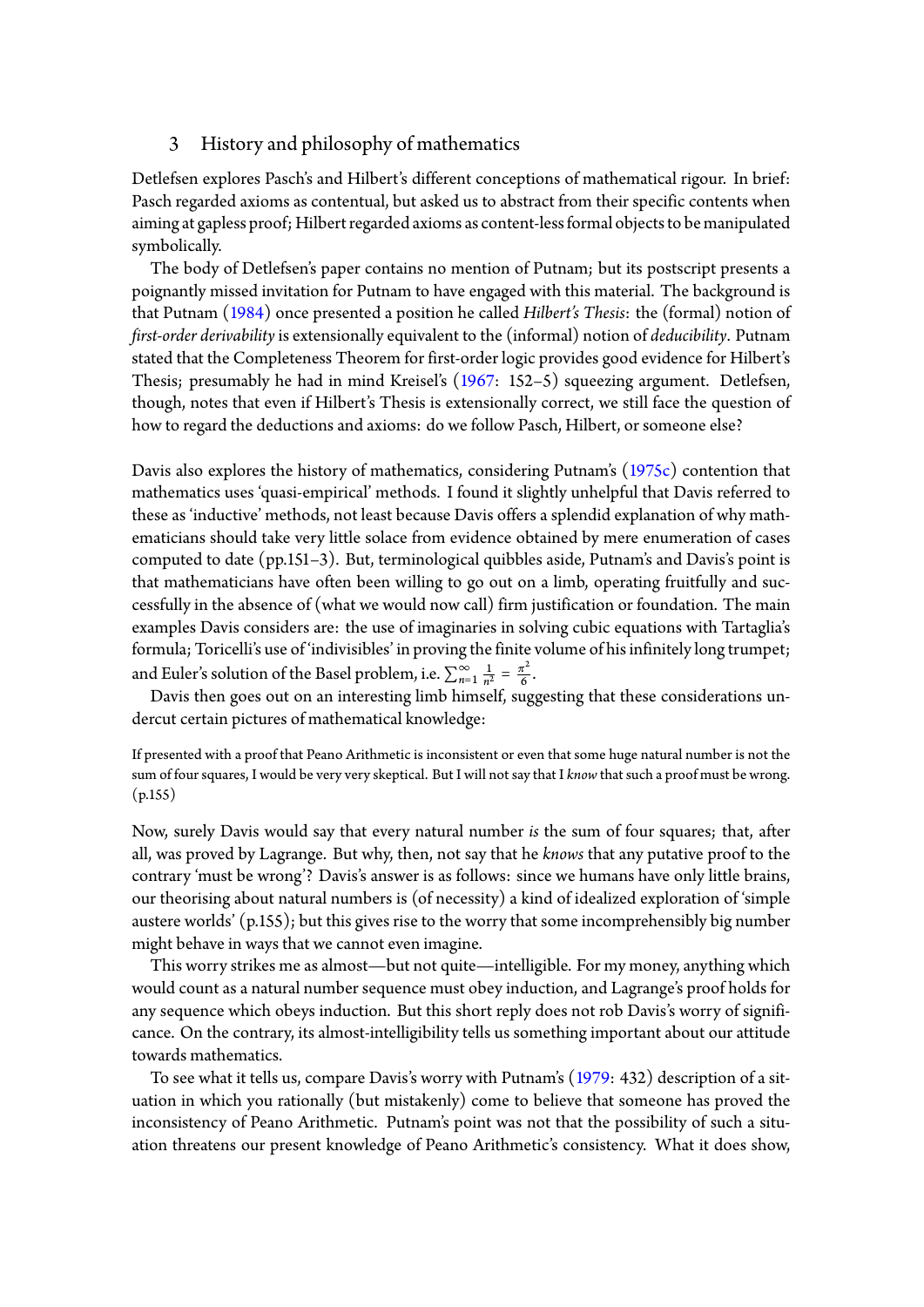though, is that 'we can make sense of the question "What would you do if you came across a contradiction in Peano Arithmetic?" ("Restrict the induction schema", would be my answer.)' But we could not make sense of this question, if we regarded arithmetical truth and consistency as merely conventional.

McCarthy's paper revisits Putnam's famous (and I think decisive) rebuttal of the Lucas–Penrose argument against mechanism. McCarthy's first novel move is to provide a more plausible antimechanist argument, the *Soundness Argument*, which I formulate as follows (see pp.96–7):

- (a) I am represented by *T* (some formal axiomatic theory).
- (b) I am warranted in appealing to *T*'s axioms and rules of inference.
- (c) I can recognise that *T* only proves truths.
- <span id="page-3-0"></span>(d) I can recognise that  $T$  does not prove ' $0 = 1$ '.
- <span id="page-3-1"></span>(e) I can recognise that *T* is consistent.

<span id="page-3-4"></span><span id="page-3-3"></span><span id="page-3-2"></span>Plainly, (a) is version of mechanism. But, since I do not simply churn out uninterpreted symbols in the language of arithmetic, the notion of 'representation' used in (a) should be somehow *normative*. This normativity is supposed to entail  $(b)$ . Then  $(b)$  apparently entails  $(c)$ , by 'the standard [in](#page-3-0)ductive definition of proof in *T*' (p.96), and (d) and (e) follow in turn. But Gödel's second-incompleteness theorem shows that (e) and (a) are in conflict. [Wh](#page-3-0)at has gone wrong?

McCarthy's first observation is that there is a po[te](#page-3-1)ntial gap [b](#page-3-1)etween  $(b)$  and  $(c)$ . [A](#page-3-2)fter all, I could be able to say, of each of *T*'s axiom and inference r[ule](#page-3-3)s, that [th](#page-3-4)ey are sound, without being able to say that *T* in its totality is sound. Refle[ct](#page-3-4)ing fur[th](#page-3-0)er on this gap, McCarthy is led to a deep, limitative result on frameworks for considering how (what we treat as) axi[om](#page-3-1)s mig[ht](#page-3-2) change over time. In particular, no consistent frame can be all three of:

- *effective*: i.e. the relation for revising axioms is computable.
- *solvable*: i.e. for any states, some state is accessible to both, by the revision-relation.
- $\Pi_2$ -complete: i.e. each true  $\Pi_2$  sentence is assertable.

Effectiveness is a weak thesis of mechanism; and McCarthy argues convincingly that solvability is both plausible and desirable (p.106ff); so mechanists should reject  $\Pi_2$ -completeness.

As I see it, this ties neatly into one aspect of Davis's paper. If crude enumerative induction were an acceptable way to obtain arithmetical knowledge, in general, then any  $\Pi_2$  truth should be (in principle) assertable, so that the appropriate frame would be  $\Pi_2$ -complete (cf. p.103). Contaposing, if solvability is desirable and we want to allow for the possibility of mechanism, then we have another reason to refuse to regard enumerative induction as a generally acceptable way to obtain arithmetical knowledge.

#### 4 Putnam's model-theoretic arguments

Two papers in this volume concern Putnam's model-theoretic arguments; but from rather different points of view. Kanamori provides a very nice, self-contained paper on Putnam's constructivization argument. The gist of Putnam's  $(1980)$  original argument is this :

- (a) we can treat all of the physical magnitudes that we ever measure as a countable set of real numbers; let *r* be a single real number coding this set;
- (b) invoking some model theory, we ca[n find](#page-7-11) an  $\omega$ -model of ZF +  $V = L$  which contains *r*;
- <span id="page-3-5"></span>(c) so no amount of physical evidence could suggest to us that  $V = L$  is 'really' false.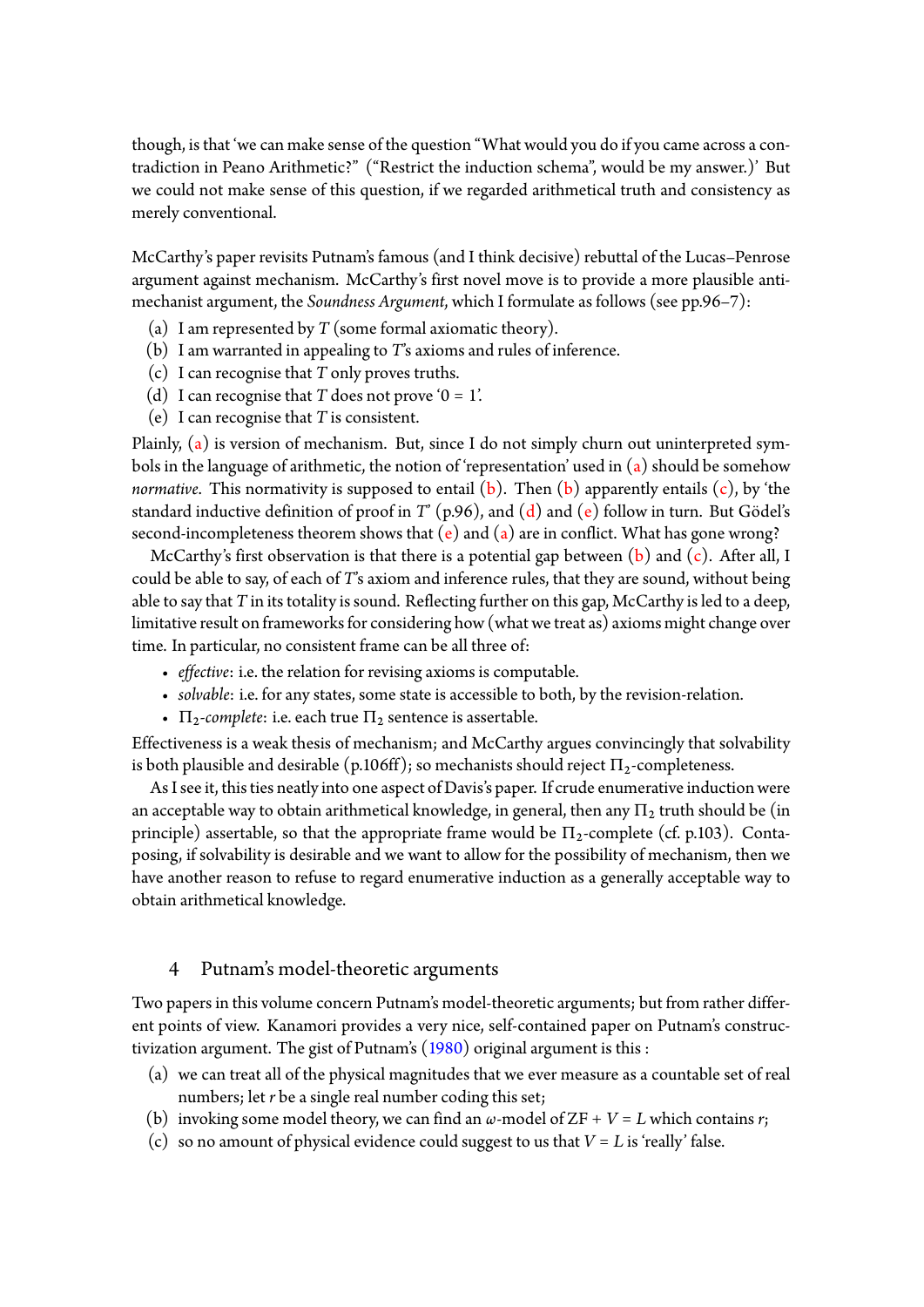And this leads to a rhetorical question: what does a moderate platonist even mean, if they say that  $V = L$  is 'really' false?

Compared with Putnam's permutation argument, or his use of the completeness theorem, the constructivisation argument has received relatively little commentary, but Kanamoritakes it all in rather nicely. He focusses mostly on Bays's (2001) criticism of the argument, which runs roughly as follows. At step (b) of the argument, Putnam should be clear on the theory, *T*, within which he proves the existence of the model. On Gödelian grounds, *T* must be stronger than ZF itself. But in that case, the moderate platonist wil[l not](#page-7-12) be troubled by some strange model of ZF; she should only be trou[bl](#page-3-5)ed by some strange model of *T*; and, on Gödelian grounds again, *T* itself cannot prove the existence of any models of *T*.

Kanamori replies to Bays by suggesting that all Putnam needs is the conditional 'if there is a model at all, there is an unintended one' (pp.240, 242, 245). As Kanamori notes, I had used this line to defend Putnam myself (2011: 330); but I had mistakenly thought this conditional could be used onlyto defend Putnam's permutation argument and his use ofthe completenesstheorem, and not his constructivization argument; I embrace Kanamori's correction of my error. In broad brush strokes: if the moderate [plato](#page-7-13)nist accepts that there is a model of her favourite theory, *T*, then we can simply follow Putnam's argument to the conclusion that there is a model of  $T + V = L$ containing *r*; if she denies that there is a model of *T*, then she had better stop advocating *T* anyway. (And, for the sake of completeness, let me add: if the moderate platonist refuses to subscribe to any particular theory, *T*, then she gives up on being a *moderate* platonist; see Button and Walsh 2018: 175.)

Hodesdon's paper considers the way in which Putnam's model-theoretic arguments were in[tende](#page-7-14)d to show that metaphysical realism (*tout court*) is 'empty'. After some interesting reflections on the connection between internal realism and transcendental idealism, Hodesdon suggests that Putnam's complaint boils down to the following: 'when the metaphysical realist makes a claim, she can't guarantee that her interlocutor, who holds a different theory of truth, will interpret her claim as she intends' (p.87). I cannot, though, believe that this is the correct reading of Putnam, since it is straightforwardly question-begging. Indeed, the metaphysical realist would be right to reply to this complaint as follows: 'It doesn't matter what you, or I, *take* to be the theory of truth. If metaphysical realism is right, then there is a correct theory of truth. So if you interpret me using some other theory, you *mis*interpret me.'

Now, Hodesdon (pp.85–6) offers her reading of Putnam having discussed and rejected mine; but she somewhat misunderstands my position, so it might help if I briefly clarify it (see my 2013: pt.A). Consider a claim like 'causation fixes reference'. That may indeed be part of an ideal theory of the world; but, as such, it is up for model-theoretic reinterpretation. (It is just more theory.) To fix reference, then, we might insist that 'causation fixes reference' is not merely ideal, b[ut also](#page-7-15) true. External realists, though, think that there is a deep gulf between what is ideal and what is true. So, by their own lights, insisting on the truth of 'causation fixes reference' would go beyond anything for which anyone could possibly have any evidence. (They might as well say 'magic fixes reference'.) This forces external realists to worry that reference might be radically indeterminate. But this worry is empty(/incoherent), for one literally could not make sense of the worry if it obtained. And this is why external realism itself is empty(/incoherent).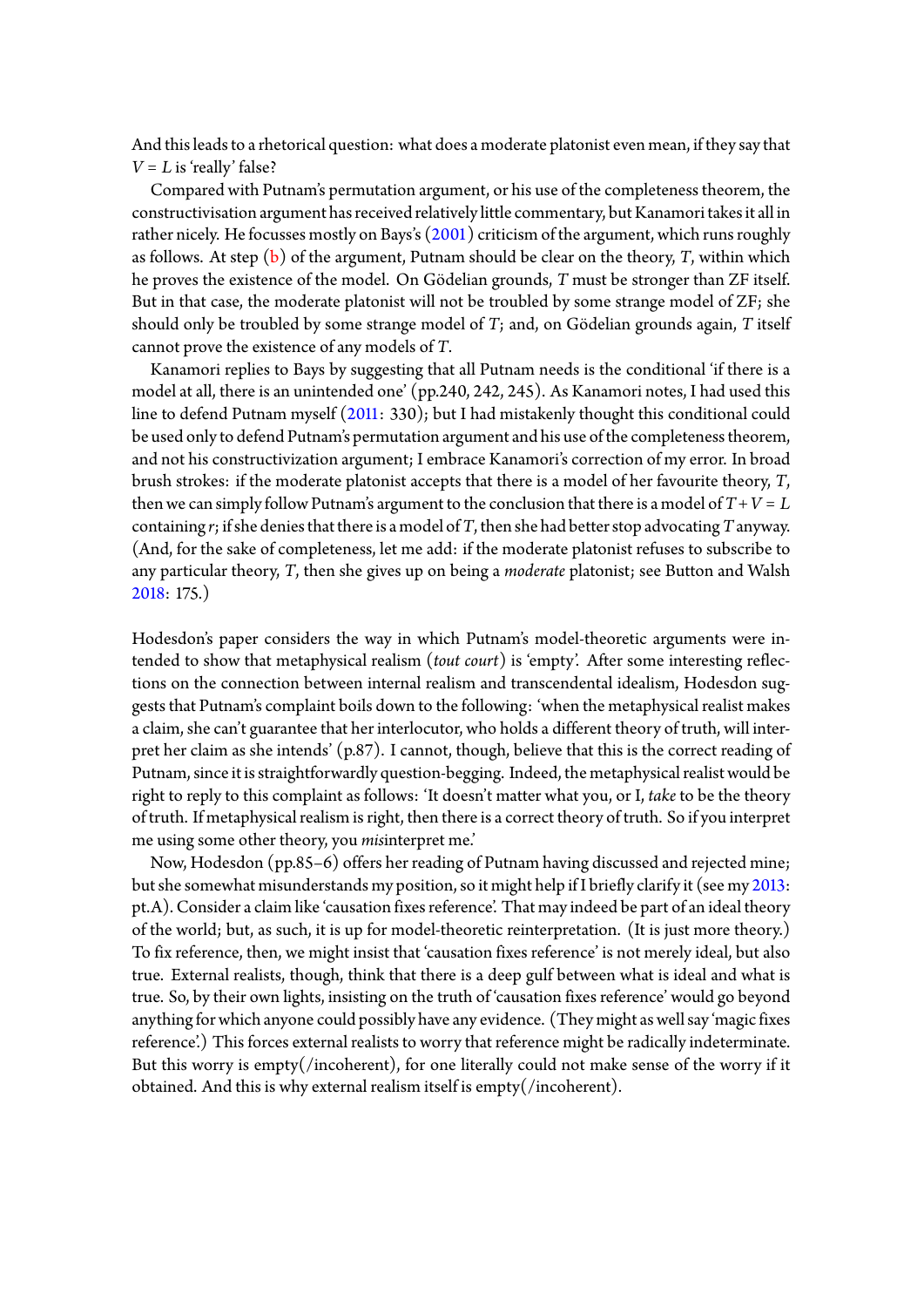## 5 Modal logic and set theory

To close this review, I will consider the three papers which discuss Putnam's 'Mathematics without foundations' (1967). There, Putnam argued that we could approach set theory either modally or non-modally; but that these were 'equivalent'; so that there is no need to choose one or the other picture as a foundation for mathematics. This is a particular instance of a general Putnamian theme; on [simila](#page-7-0)r grounds of 'equivalence', he elsewhere argued that there is no need to choose between:

- (a) treating sets or functions as foundational;
- (b) treating points or lines as fundamental;
- (c) formulating Newtonian physics with or without fields;
- (d) mereological nihilism or universalism (for references, see my 2013: 199).

However, all three of the papers which discuss 'Mathematics without foundations' focus only on the case of set theory. Moreover, all three disagree with Putnam, explicitly favouring modal over non-modal formulations of mathematics.

The subtitle of Burgess's paper, 'Models, modals and muddles', sets his tone: he is not happy. His main complaint concerns the sense in which Putnam holds that modal and non-modal set theories are 'equivalent'. The best sense he can make of it is that, if 'one adopts some grand comprehensive background theory, one might be able to see that the two theories are equivalent; but to adopt a grand theory would then be to advocate a (different) form of monism after all' (p.141). Indeed; but I take it that Putnam was not advocating for such 'grand theory' monism. Instead, Putnam is best read as suggesting that each picture can interpret the other, and that the adequacy of each interpretation can be seen from within each picture, with no need to ascend to some 'grand theory' (cf. my 2013: chs.18–19).

Linnebo embraces this reading of Putnam. However, he first argues (very convincingly) that Putnam's point can be bett[er mad](#page-7-15)e by formulating modal set theory along the lines of Parsons (and subsequently developed by Linnebo and Studd). In this setting, Linnebo points out, we can set up modal and non-modal set theories which are mutually faithfully interpretable. (To say that theories are mutually interpretable is to say that each can interpret the other, in such a way that translations of theorems are theorems, and translations of non-theorems are non-theorems.) This provides a precise sense in which the two pictures are 'equivalent'. But Linnebo then rightly notes that, in general, theories can be mutually faithfully interpretable, but distinct enough for us to want to choose between them. And, in particular, Linnebo claims that modal set theory deals better with the set-theoretic paradoxes than non-modal set theory.

Linnebo's paper is thoroughly enjoyable, but let me say a few words on Putnam's behalf. In the case of modal versus non-modal approaches to set theory, we can find a tighter equivalence than (mere) mutual faithful interpretability: the right theories can be shown to be (something like) definitionally equivalent (see Button  $\overline{MS}$ ). Now, the general point remains, that theories can be equivalent in this formal sense, but distinct enough in some informal sense for us to want to choose between them. In the particular case of modal versus non-modal set theories, however, our grasp of the subject matter is so thoroug[hly d](#page-7-16)ependent upon our formal theories, that it is not implausible (to me, at least) that there really is nothing to choose between these theories.

Like Linnebo, Hellman & Cook think that modal set theory handles the set-theoretic paradoxes better than non-modal set theory. They then use this as a springboard to the idea that we might of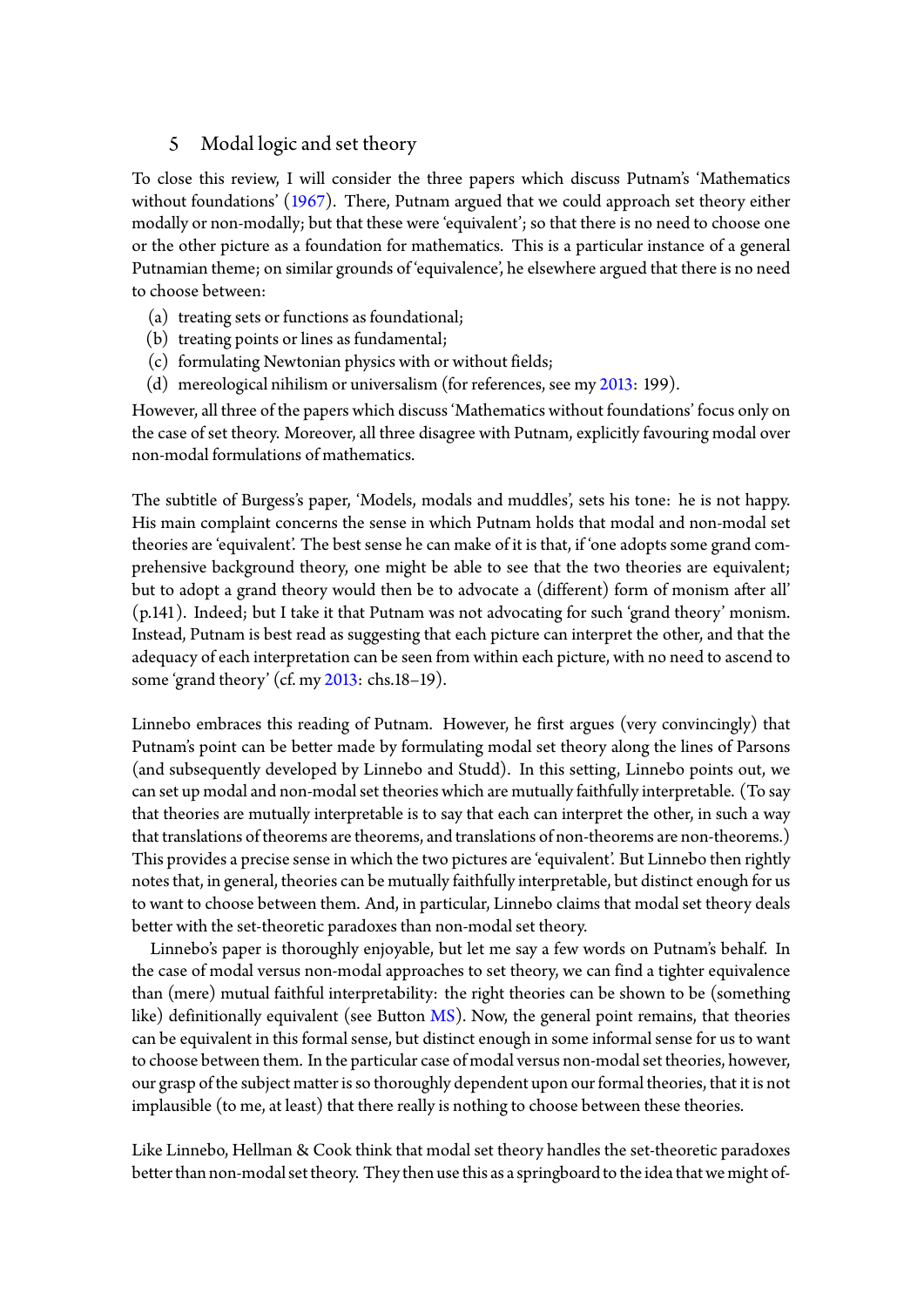fer a modal treatment of the liar paradox. The general idea is that there is no most-encompassing interpretation of a language, since necessarily any interpretation can be extended (p.66ff).

All such approaches to paradox encounter a familiar concern, which we can state as follows: *When someone attempts to resolve paradoxes by saying 'there is no all-encompassing interpretation', how should we interpret* that *claim?* Hellman & Cook's (pp.68–70) response to this concern is that, when they attempt to talk about all possible interpretations, they are merely mentioning all possible interpretations, without using them, and that this is unproblematic.

I worry, though, that Hellman & Cook are in fact committed to the (mind-boggling) view that they cannot even mention all possible interpretations (not even if they say 'we cannot mention all possible interpretations'). Here is why. Fix any interpretation, *M*, for the claim: 'necessarily, any interpretation can extended'; so *M* provides us with a potential hierarchy of interpretations. But Hellman & Cook hold that, necessarily, no interpretation is maximal. So they must accept that M is not itself maximal. Now, a strictly richer interpretation than *M* would have provided a strictly richer potential hierarchy of interpretations. So *M* fails to mention all possible interpretations interpretations. Since *M* was arbitrary, we seem to arrive at the general conclusion: by their own lights, Hellman & Cook cannot mention *all* possible interpretations.

A similar worry arises for Linnebo. Linnebo's suggested resolution of the set-theoretic paradoxes is similar to Hellman & Cook's, since he advocates 'an interpretational understanding of mathematical modality' (p.264). But Linnebo is committed to the view that, necessarily, no interpretation is maximal. So no interpretation of his favoured modal set theory is maximal. Generalising, it seems that his modal set theory must fail to talk about *all* possible sets.

These objections carry force, though, only if we assume that our languages stand in need of (model-theoretic) interpretation. One response, then, is just to deny this assumption, and to maintain instead that a language which we know how to use is a language we already understand. That would be pleasingly consonant with the lessons Putnam (1980: 481–2) drew from his model-theoretic arguments.

As forewarned, my review of *Hilary Putnam on Logic and Mathematics* has been somewhat disjointed. To close, perhaps I should offer an overall verdict on who sh[ould b](#page-7-11)uy this book. In all honesty, I am not sure. This is not because of an absence of good philosophy; on the contrary, I hope it is clear that I have very much enjoyed many of the individual papers, and have learned a great deal from attempting to join some of the dots between them. But I am simply not sure who will take enough from the book, as a (disconnected) whole, to justify Springer's hefty price tag. (That price tag is especially unreasonable, given the high number of copy-editing mistakes, and the distressingly poor typesetting of formal logic and mathematics. Springer needs to up its game.)\*

TIM BUTTON University College London tim.button@ucl.ac.uk

\* For comments and discussion, my thanks to John Burgess, Roy Cook, Martin Davis, Warren